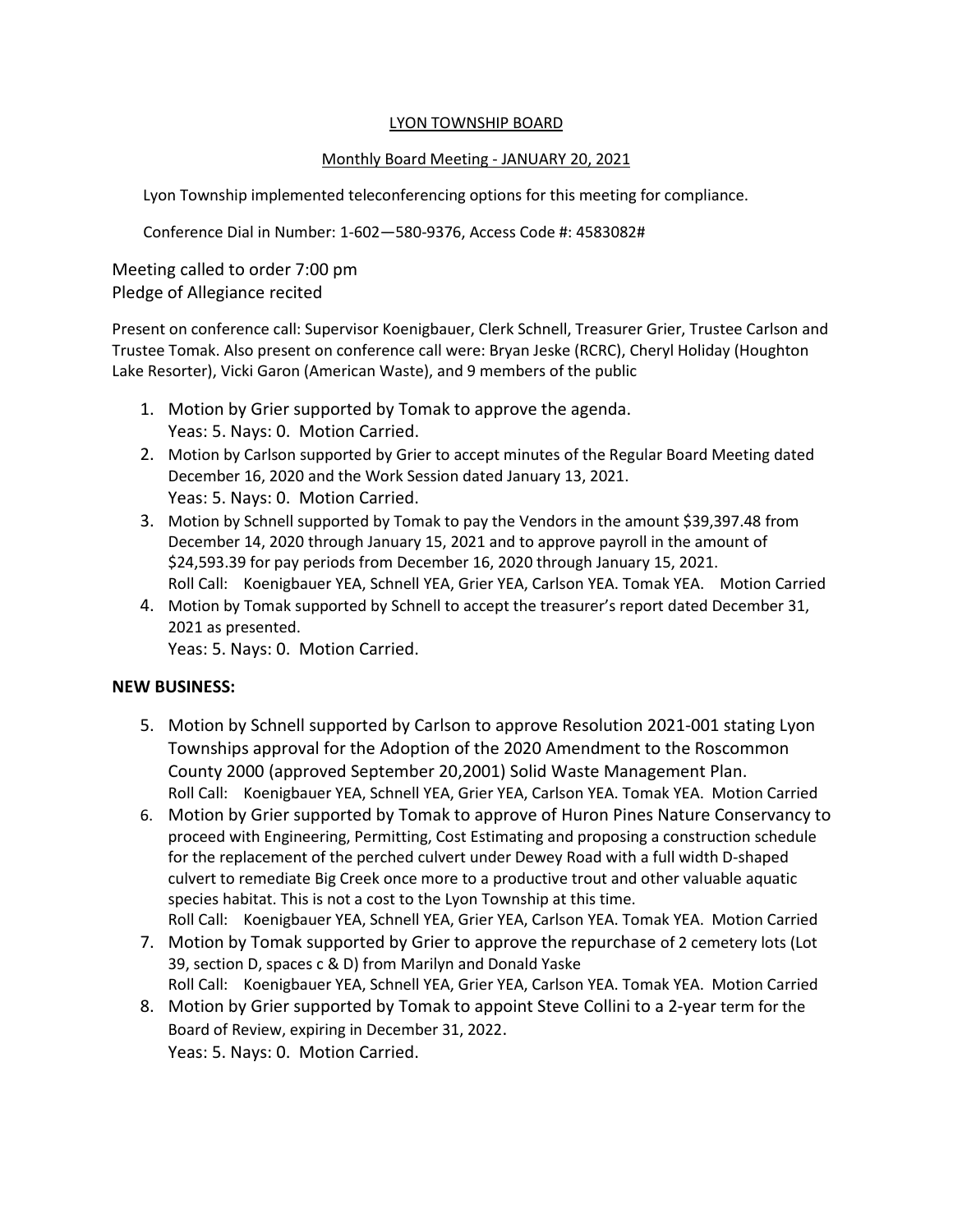- 9. Motion by Schnell supported by Carlson to appoint Marie Thompson to a 2-year term for the Board of Review, expiring in December 31, 2022. Yeas: 5. Nays: 0. Motion Carried.
- 10. Motion by Grier supported by Schnell to appoint Phillip Priebe to a 2-year term for the Board of Review Alternate member, expiring in December 31, 2022. Yeas: 5. Nays: 0. Motion Carried.
- 11. Motion by Tomak supported by Carlson to appoint John Schalk to a 2-year term for the Board of Review Alternate member, expiring in December 31, 2022 Yeas: 5. Nays: 0. Motion Carried.
- 12. Motion by Grier supported by Grier to appoint Eric Carlson as Board Representative to a 2year term for the Recreation Committee Yeas: 5. Nays: 0. Motion Carried.
- 13. Motion by Carlson supported by Schnell to appoint Becky Boersma to a 2-year term on the Recreation Committee

Yeas: 5. Nays: 0. Motion Carried.

14. Motion by Grier supported by Tomak to appoint Joyce Belloli to a 2 year term on the Recreation Committee

Yeas: 5. Nays: 0. Motion Carried.

- 15. Motion by \_\_\_\_\_\_\_\_\_\_\_\_\_\_\_\_\_\_supported by \_\_\_\_\_\_\_\_\_\_\_\_\_\_\_\_\_\_\_ to approve the 2021Preservation / Structural Improvements Plan for Lyon Township as presented by the Roscommon County Road Commission - Tabled until next meeting
- 16. Motion by Tomak supported by Grier to terminate the weekly cleaning of the township by Ausable Business Cleaning Service at this time Yeas: 4. Nays: 1. Motion Carried

# **DEPARTMENT REPORTS:**

### **Carlson:**

 Planning Commission: Scheduled meeting dates for this calendar year are: 2/1/2021, 5/3/2021, 9/13/2021 and 12/6/2021.

 Recreation Committee: With new members appointed tonight still need two more to fill out the committee to 5 members. Carlson will get with Belloli and Boersma to set up meeting dates. Feels it is very important to start lining up talent for Summer Concert Series.

**Cook, HLUA:** New Administration contract signed for 2 years, at \$16,000/year. Also moved into new office space that has much larger storage area with rent being \$350/month

**BOARD COMMENTS:** 

**Supervisor Koenigbauer:** None

**Clerk Schnell:** None